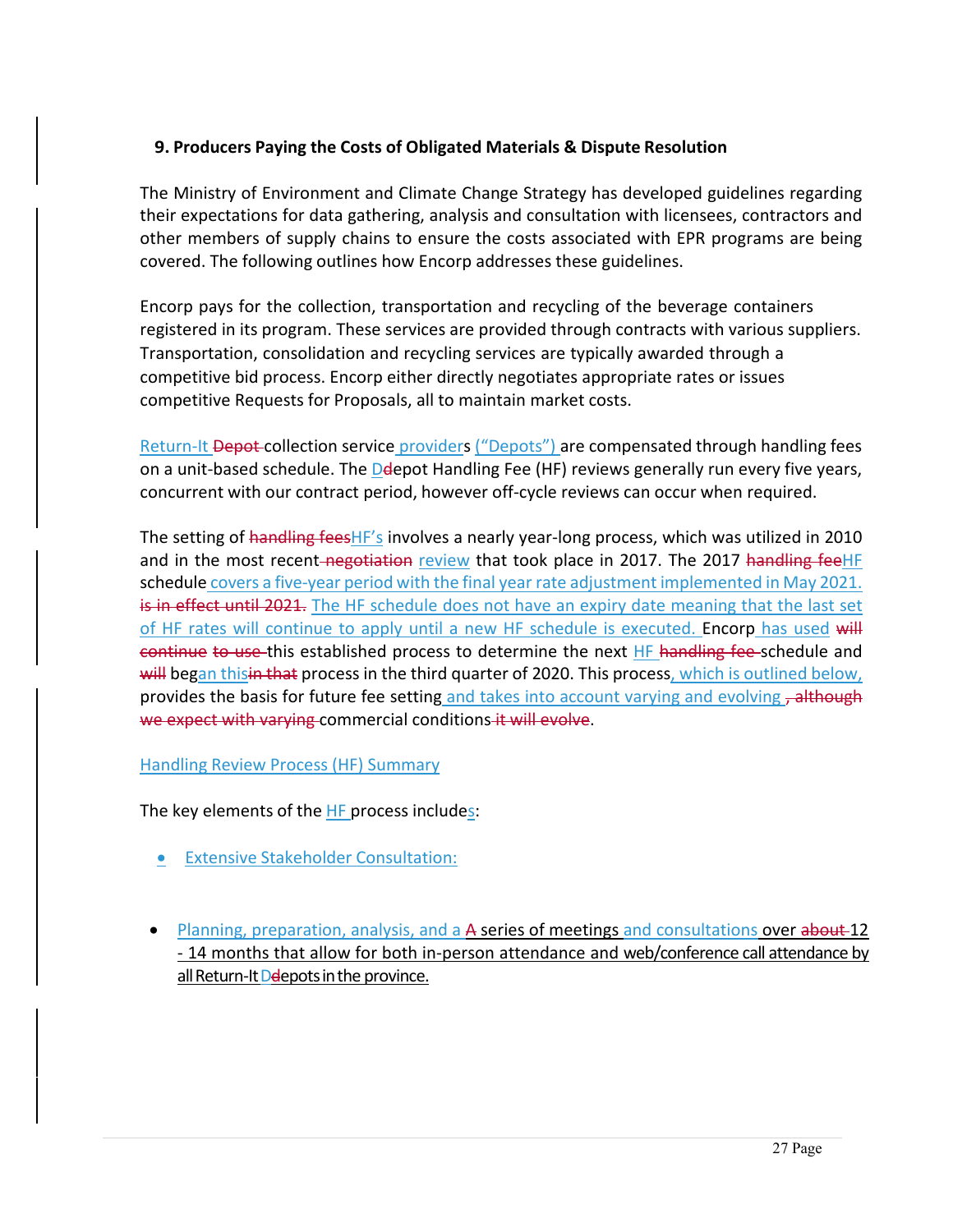- Engaging in discussions based on the principles of transparency, trust, and collaboration. All Return-It Depots (164) were invited to participate and input into the process. Eight meetings were scheduled to review the HF process, third party results, capture feedback, address comments and questions. Each meeting provided an opportunity for all Depots to ask questions, make comments either verbally or through a written submission. Material presented in each of these meetings was posted and available to Depots for download, review and input.
- **•** Encorp collecteds and distributeds to Return-It system participants information on factors that influence costs, such as local inflation rates, changes to minimum wage, fees paid in other provinces and occupancy costs to all Depots. These wereare discussed withby participants. Depots who were are invited to put forward any additional metrics that they believe wereare relevant to the processnegotiations.
- Additionally, Encorp contracteds an independent third-party professional services firm (KPMG) to study the average costs borne by Delepots to meet the program requirements. The study revieweds financial, labour and **occupancy space** costs for a representative sample of Delepots and allocateds the revenues and costs to the Encorp program and other programs operating within the Deepots.
- KPMG The independent third-party consultants collected relevant data from participating Deepots that agreed to participate in the process, held virtual meetings in place of onsite earry out site-visits due to the pandemic and interviewed all participating Delepots. All information shared with KPMG by Depots is confidential and Confidentiality Agreements were in place to further protect the privacy of the Depot. Based on the selection criteria developed by KPMG, over 125 Return-It Depots were invited and received invitations and requests to participate in this process and the Depot Financial Study. This allowsed the consultantKPMG to develop a portrait of the relative profitability of the Return-It beverage container program in an average Delepot. It also allowsed them to view the relative profit generated to D-depots through the Encorp program compared to other revenue-generating activity in the Delepots. KPMG presented and shared  $t$  The results are with all participantsDepots. The independent third-party consultant presents the results, carriesy out a Q&A with depots and also makes themselves available for individual depot inquiries.
- Once the steps above have been completed Encorp will makes an offer to depots for revised handling fees

Upon completion and by the end of November 2021, Encorp will provide an amendment of their plan to the MOECCS that includes a summary of the handling fee review process, stakeholder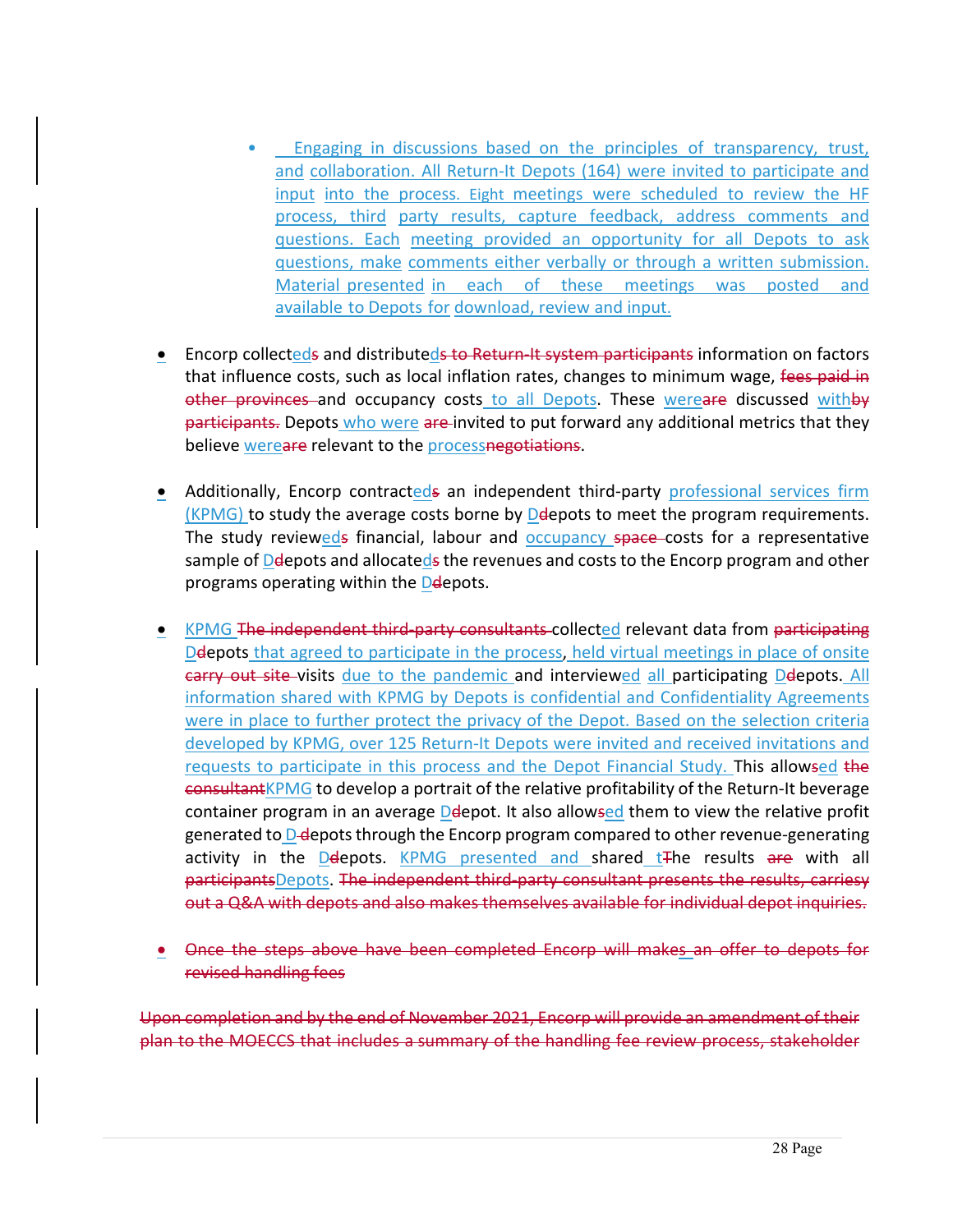## consultation and fee setting structure offered to its service providers.

Financial Incentive and Payment Methodology

Collection Cost Studies and confidential Depot Financial Study (as noted above) was undertaken by KPMG. The methodology included:

- Statement of revenue and expenses prepared by the consultant as a base line for projecting future revenue and costs for an average depot participated in the study
- Depots were selected by KPMG based on volume and geographic location within the Study. This representation was important as we looked to determine the average Depot revenue and costs associated with used beverage containers managed by the Return-It system

In addition to the study performed by KPMG, Encorp performed additional analysis, including:

- Estimated revenue growth as a result of container volume increase (population, inclusion of milk & milk substitute containers into the deposit refund system on Feb 1, 2022, etc.)
- Estimated increase in costs focusing on two major components labour and occupancy cost
- Projected change in other costs using Consumer Price Index (CPI) forecast
- Estimated increase in handling fees required to maintain Depot profitability for beverage containers managed by Encorp
- Depot handling fee revenue and container volume trend analysis for the five year period from 2016-2020. This showed that the average Depot had 12.2% container volume growth (CAGR 2.3%) and 14.7% Encorp handling fee growth (CAGR 2.8%) in that five-year period.
- Examining handling fees paid for similar containers managed by different programs in BC

To support Depot operators in managing ongoing labour costs, Encorp also engaged another independent third-party professional services firm to perform a time and motion study to validate efficiencies and cost savings that can be gained at a Depot collection site through a proposed new sorting procedure, known as simplified sorts. A simplified sorts pilot program was implemented at a select number of Depots in the second half of 2021 to quantify the impact of reducing the number of container sorts a Depot is required to perform when collecting customer's UBCs from 21 to only 8. The study validated a number of costs and operational efficiencies, concluding that the new procedures reduced Depot staff handling time for overthe-counter transactions by 22.6%. Pilot Depot staff also expressed positive feedback on the simplicity and efficiencies gained through this change.

With the addition of milk and milk substitute containers in 2022, the simplified sorts will provide even greater efficiencies and cost savings for Depots that choose to move to the new eight container sort system.